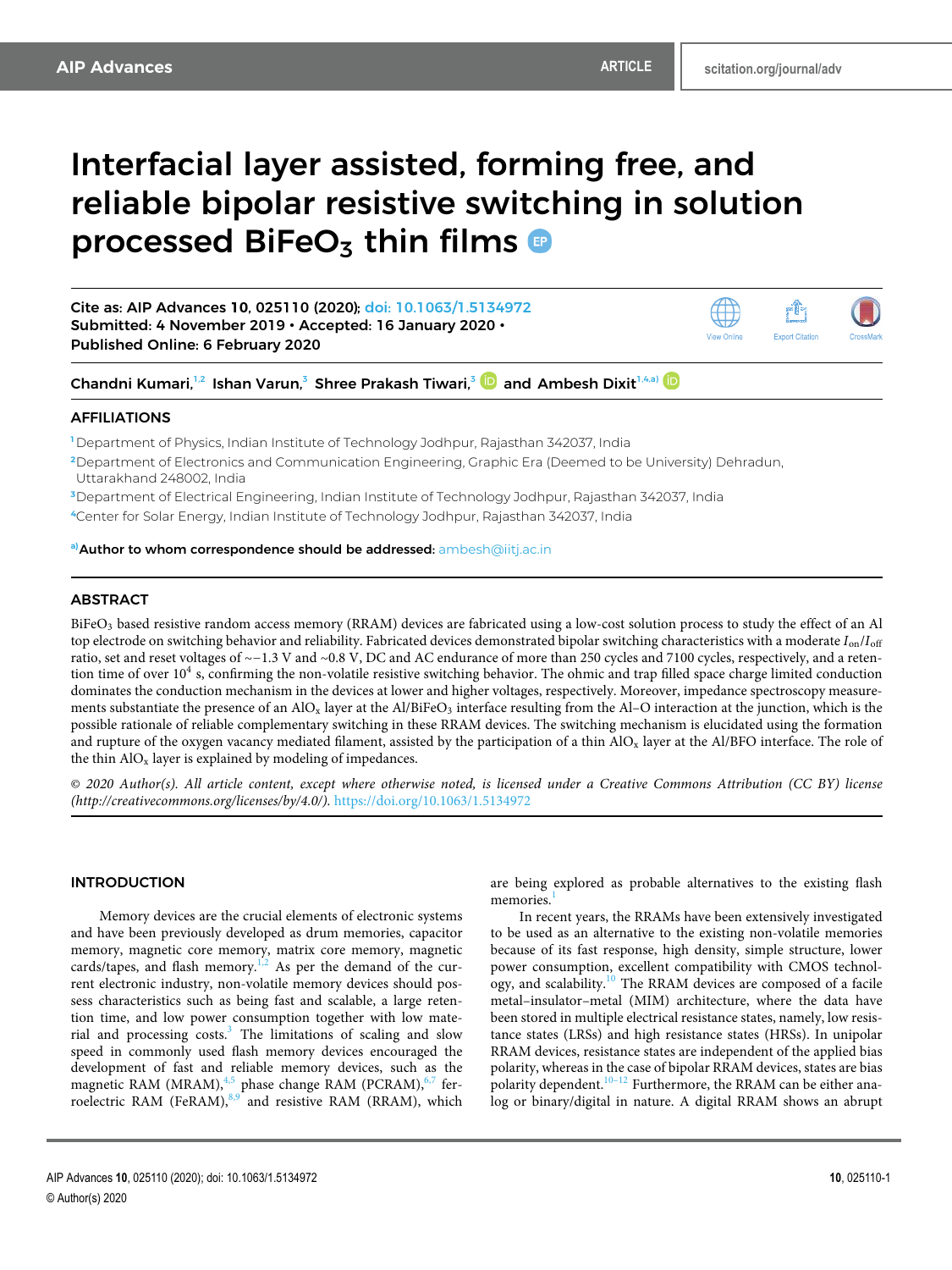change from the LRS to HRS and vice versa for the reset and set states, respectively, whereas an analog RRAM will exhibit gradual change.<sup>13</sup> The generally accepted switching phenomenon in these devices is explained by various mechanisms such as the formation and rupture of filaments, $14,15$  charge trapping and detrapping, $16$  and Schottky barrier height modulation.<sup>17</sup> Among these, the filamentary switching is the most adequate in metal oxide based RRAM devices. The formation of the filament between the top electrode (TE) and bottom electrode (BE) leads to the LRS, while filament rupturing leads to the HRS. The filament is formed by the migration of either metal ions or oxygen vacancies across the active layer, namely, the conducting bridge RAM (CBRAM) and the valence change memory (VCM), respectively.<sup>18–20</sup> Numerous binary and ternary oxides such as nickel oxide  $(NiO)<sup>21</sup>$  aluminum oxide  $(AlO<sub>x</sub>)<sup>22</sup>$  titanium dioxide (TiO<sub>2</sub>),<sup>23</sup> hafnium oxide (HfO<sub>2</sub>),<sup>24</sup> tin oxide (SnO<sub>2</sub>),<sup>25</sup> zinc oxide (ZnO), $^{26}$  zirconium oxide (ZrO<sub>2</sub>), $^{27}$  copper oxide (Cu<sub>2</sub>O), $^{28}$ molybdenum oxide  $(MoO_x)$ ,<sup>29</sup> strontium titanate  $(SrTiO_3)$ ,<sup>30</sup> lead zirconium titanate (PZT), $31$  and barium titanate (BTO) $32$  and bismuth ferrites  $(BiFeO<sub>3</sub>)<sup>33,34</sup>$  are explored for RRAM device applications. There are studies showing both unipolar and bipolar switching behaviors where different switching mechanisms are used to explain their RRAM characteristics.<sup>10,35,36</sup> However, there is no consensus on the type of switching and the respective switching mechanism as several explanations are provided to understand the observed RRAM characteristics.

BiFeO<sub>3</sub>(BFO) is a multiferroic material with ferroelectricity and anti-ferromagnetism existing together at or above room temperature.<sup>37</sup> It exhibits a rhombohedral phase with the bandgap in the range of  $2.3-2.6$  eV.<sup>38-40</sup> The thin films of BFO are synthesized using various deposition techniques such as Pulsed Laser Deposition (PLD), sputtering, solution methods, and spin coating for RRAM applications. $10,35,36$  Spin coating is a simple and cost-effective deposition technique allowing the easy fabrication of thin films. However, depositing BFO using spin coating is very challenging because of the appearance of secondary phases during processing or postprocessing steps.<sup>41</sup> Earlier, we have reported a spin coated BFO based RRAM with silver as the top electrode (TE) and FTO as the bottom electrode (BE) and demonstrated the robustness of RRAM devices over a period of time.<sup>4</sup>

This type of switching mechanism depends on the difference between the top and bottom electrodes' work functions as the interface at the metal–insulator junction plays a crucial role in the switching phenomenon. $43-45$  This motivated us to understand the switching characteristics and mechanism of the BFO RRAM with a different metal as the top electrode. Here, in this paper, we report solution processed Al/BFO/FTO based RRAM devices, where aluminum is acting as the TE and FTO as the BE. The devices showed forming free, bipolar, non-volatile, RRAM characteristics with excellent reliability and stability.

#### EXPERIMENT

The BFO films are synthesized using sol consisting of bismuth nitrate pentahydrate  $[Bi(NO<sub>3</sub>)<sub>3</sub>.5H<sub>2</sub>O, 98%, Alfa Asset]$  and iron nitrate nonahydrate [Fe(NO<sub>3</sub>)<sub>3</sub>.9H<sub>2</sub>O, 98%, Alfa Asser] base precursors in 2-Methoxyethanol (2-ME). Here, 1.6 g of bismuth nitrate pentahydrate and 1.22 g of iron nitrate nonahydrate are dissolved into 10 ml of 2-ME solution. The solution is stirred for three hours at  $80^{\circ}$ C, followed by its room temperature aging for 24 h. Furthermore, FTO substrates are ultra-sonicated in acetone, isopropyl alcohol (IPA), and deionized water (DI) each for 15 min, prior to deposition. The aged BFO solution is used for spin-coating on the FTO substrate at 3000 rpm for 30 s. After each deposition, the substrate is preheated at 350 °C for five minutes. The process is repeated 2 times to get the desired thickness of ∼70 nm. Finally, the deposited BFO film is heated at 450  $^{\circ}$ C for 3 h in the air.

The structural and microstructural characterizations are carried out using X-Ray diffraction (XRD), Scanning Electron Microscope (SEM), and Atomic Force Microscopy (AFM) measurements. The bandgap of the BFO thin film is measured using UV-vis absorption spectroscopy measurements. The vibrational characterization is carried out using Raman spectroscopy measurements at room temperature. Aluminum top contacts are deposited by thermal evaporation through a shadow mask with a circular opening diameter of ∼500 *μ*m for contact formation, with ∼500 *μ*m separation between them. The thickness of deposited contacts is about 200 nm. Electrical characterization of fabricated RRAM devices is carried out using a Keithley 4200 semiconductor characterization system (SCS), and impedance measurements are performed using a Metrohm (Autolab) system.

# RESULTS AND DISCUSSION

#### Structural and microstructural

The structural information of synthesized BFO thin films is studied using a Bruker powder X-ray diffractometer with the Cu  $K_{\alpha}$  (1.54 Å) radiation source in the 20°–65° 2θ range, operated at a voltage and current of 40 kV and 40 mA, respectively. The step size is kept constant at 0.02°/s. The XRD pattern of BFO/FTO is shown in Fig.  $1(a)$ , showing enhanced texturing along (104) with respect to other planar orientations. The XRD peaks can be marked to the perovskite BFO (ICDD No. 71-2494) without any signature of the secondary phase, supporting the synthesis of phase pure rhombohedral polycrystalline BFO thin films. The diffraction peaks for FTO substrates are marked for identification. The surface morphology of BFO/FTO films is shown in the inset of Fig.  $1(a)$ , where the SEM micrograph (top panel) is substantiating the uniform smooth surface without any granular variations. Furthermore, the surface



**FIG. 1**. (a) X-ray diffraction (XRD) pattern substantiating the impurity free rhombohedral phase with surface SEM (inset). The red lines correspond to the reference ICDD PDF No. 71-2494. (b) AFM micrographs indicating smoothness for BFO/FTO thin films.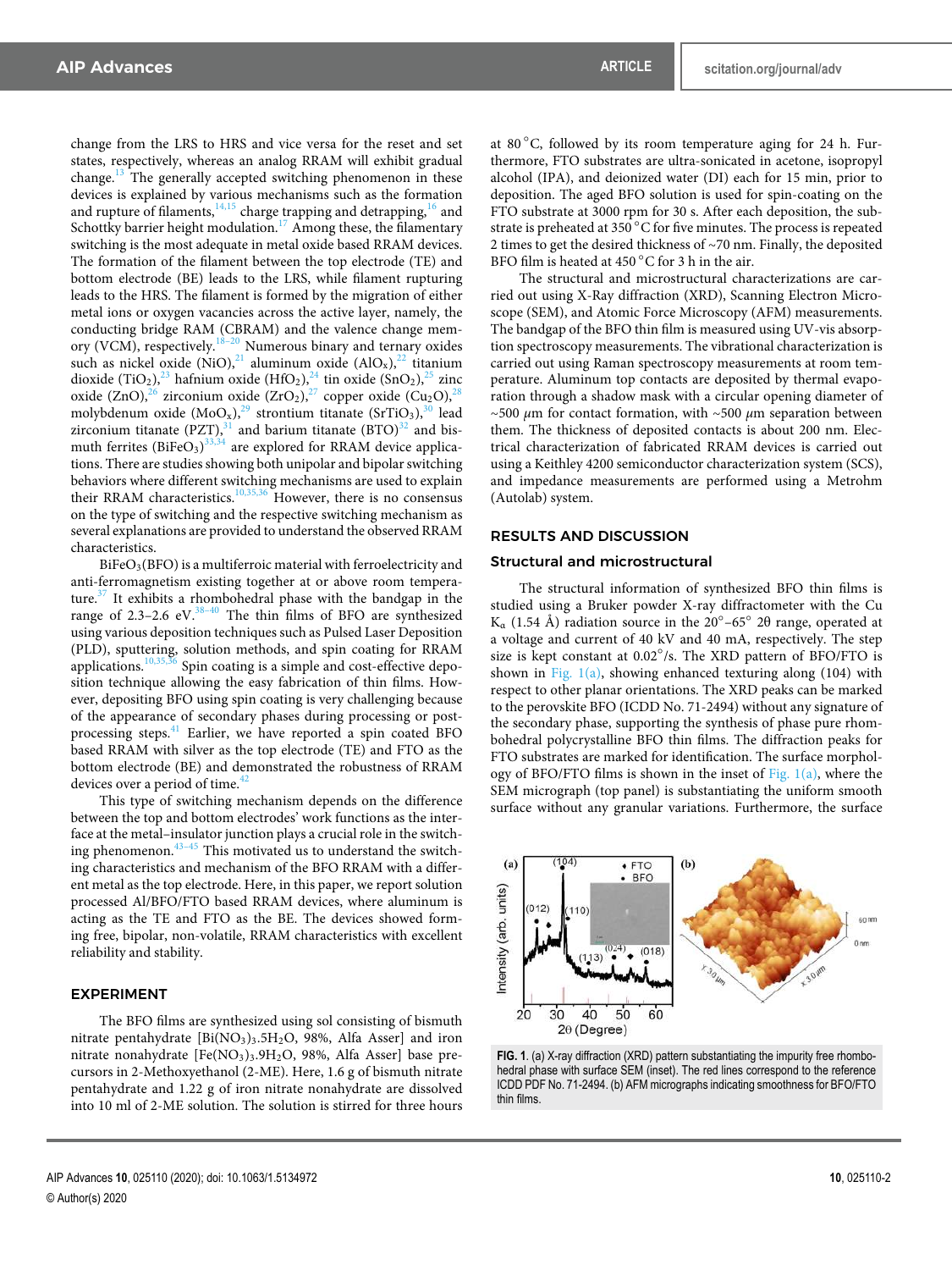topology and roughness of the film are analyzed using AFM measurements, Fig.  $1(b)$ . The calculated average and root mean square (rms) roughness of the film are  $9.5$  nm  $\pm$  2 nm and  $9.16$  nm  $\pm$  1.5 nm, respectively, substantiating SEM results for the deposited BFO/FTO thin films. The observed smooth surface with a lower rms roughness of deposited BFO/FTO thin films is important to realize the RRAM devices on these films.

#### Optical characterization

The absorption spectrum of BFO is measured using UV-vis spectroscopy measurement, as shown in the inset of Fig.  $2(a)$ . This is further used to calculate the bandgap using Tauc plot  $(ahv)^2$  vs energy hν, where h is Plank's constant, α is the absorption coefficient, and v is the frequency, and is shown in Fig.  $2(a)$  for BFO/FTO thin films. The bandgap is estimated using extrapolation as marked by a green straight line and is ∼2.6 eV, Fig. 2(a), in agreement with the reported values.

The vibrational analysis is carried out using room temperature Raman spectroscopy measurements. BFO crystalizes in a rhombohedral structure, consisting of two formula units in a single rhombohedral primitive unit cell. The factor group analysis at the gamma point (Γ) explains  $\Gamma_{opt} = 4A_1 + 5A_2 + 9E$ , where  $A_1$  and E modes are longitudinal optical (LO) and transverse optical (TO) modes, respectively, and A<sub>2</sub> modes are Raman inactive. Thus, there are 18 phonon modes and only 13 modes are Raman active.<sup>46–48</sup>  $A_1(LO)$  and first/second order E(TO) modes represent contributions from Bi–O bonds. Third and fourth order E(TO) modes represent the contributions from Fe–O bonds. E(TO) substantiated the motion of atoms in "a" and "b" directions, and  $A_1(LO)$  substantiated the motion of atoms along the "c" direction. $47,48$  We observed 2  $A_1$  modes which are A<sub>1</sub>-1 and A<sub>1</sub>-2 corresponding to 137 cm<sup>-1</sup> and 168 cm<sup>-1</sup> along with one E(TO) mode  $E_2$  corresponding to 109 cm,<sup>-147,48</sup> which are observed in BFO thin films and are shown in Fig. 2(b), consistent with the reported literature.

#### Electrical characterization

For electrical characterization, the top electrode "TE" is subjected to applied voltage and the bottom electrode "BE" is kept at ground potential using a Keithley 4200 SCS. The applied bias is



**FIG. 2**. (a) Tauc plot for BFO/FTO thins films with an inset showing the measured absorption spectra and (b) room temperature Raman spectra for BFO thin films.

varied from  $-4$  V  $\rightarrow$  0 V  $\rightarrow$  3 V  $\rightarrow$  0 V  $\rightarrow$  −4 V on the Al/BFO/FTO device. Device configuration is shown in the inset of Fig.  $3(a)$ . To protect the device from the permanent breakdown, a compliance current (CC) of 20 mA is applied during the measurement. This device is forming free, which is desirable as it will require lower operating voltages, thus leading to low power consumption. The device showed bipolar resistance switching with the set voltage on the negative side and the reset voltage on the positive side. The measured resistive memory current–voltage (I–V) curve is shown in Fig.  $3(a)$ , indicating the  $I_{on}/I_{off}$  ratio around one order of magnitude (∼30) at −0.2 V. It is difficult to read the precise value of the set voltage; however, a substantial increase in current is visible around ∼ −1.3 V and the device starts switching from a low current to the high current state. This brings the device from the HRS to LRS and is called the set process. The set is not abrupt but changing gradually for the Al/BFO/FTO RRAM device. The set voltage V<sub>set</sub> is kept at ~−1.3 V. When a positive bias is applied, the current starts decreasing, and at ∼0.9 V, the resistance starts changing from the LRS to HRS with reset voltage V<sub>reset</sub> ~ 0.8 V. The reset process is also like the set process, exhibiting gradual changes. These polarity dependent set and reset processes substantiate bipolar resistive switching in Al/BFO/FTO RRAM devices. This gradual set and reset, which is taking place in the Al/BFO/FTO RRAM device, is also characterized as analog switching, thus showing the potential for neuromorphic memory applications.<sup>13</sup> The nonlinearity factor is defined as I(V<sub>set</sub>)/I(0.5 V<sub>set</sub>) and is ∼5 for these RRAM devices.<sup>4</sup>



**FIG. 3**. Electrical characteristics of 500 *μ*m × 500 *μ*m Al/BFO/FTO RRAMs. (a) Single bipolar current–voltage characteristics curve with the device configuration shown in the inset, (b) multiple I–V curves for 250 cycles represented with different colors at an interval of 50 cycles, (c) retention curve for 10 000 s indicating nonvolatility, and (d) Weibull's probability distribution curve for set and reset voltages substantiating the excellent reliability of Al/BFO/FTO RRAMs.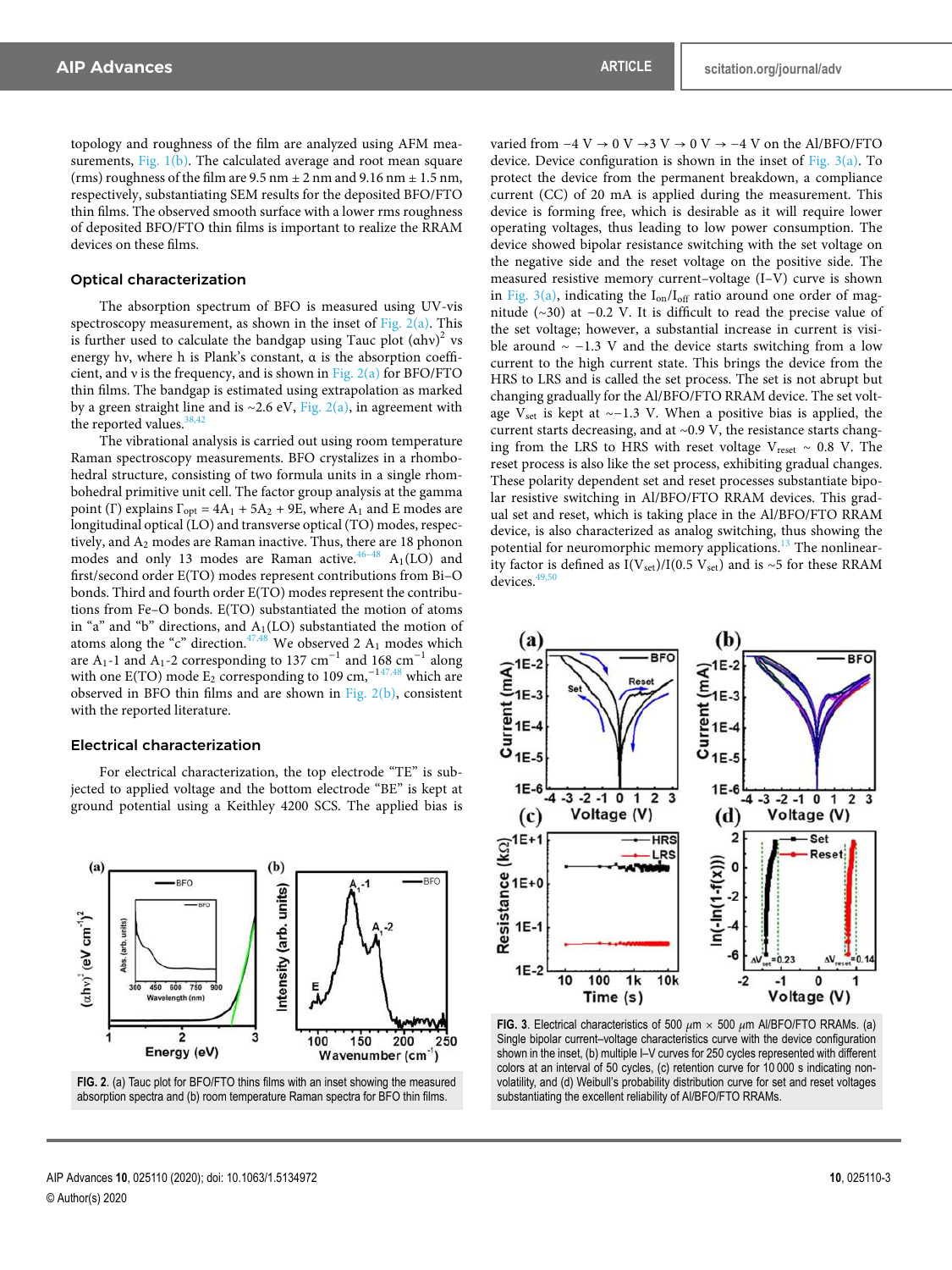The devices showed reproducibility up to 256 cycles with a slight variation in the set and reset voltages, as shown in Fig. 3(b), showing multiple set/rest cycles. This result substantiates that the devices are stable and can work without any failure. The retention curve, Fig.  $3(c)$ , shows how long LRS and HRS windows are maintained without any significant degradation, supporting the stability of Al/BFO/FTO RRAM devices. The stability window is calculated for  $10^4$  s at 0.2 V in LRSs and HRSs. We can see that the window is maintained in the entire time span without any degradation. This result substantiates the non-volatility of Al/BFO/FTO RRAM devices.

The reliability of the device is analyzed using Weibull's distribution curve. Weibull's probability is expressed as ln[−ln{1−*f*(*V*)}]  $= β \ln(V)$ , where *f*(*V*) is the set and reset voltage function and β is the shape parameter,<sup>42</sup> and is plotted in Fig. 3(d). The average  $V_{set}$  and Vreset values are −1.31 V and 0.78 V, respectively. The smaller variations in  $V_{\text{set}}$  (0.23 V) and  $V_{\text{reset}}$  (0.14 V) substantiate that the devices are highly reliable. The calculated shape parameter  $β$  is ~19 and 34 for  $V_{\text{set}}$  and  $V_{\text{reset}}$ , respectively. These higher values of β substantiate the uniform distribution of set and reset voltages. Furthermore, we plotted Weibull's distribution for the LRS and HRS at 0.2 V, Fig. 4(a). The LRS demonstrates almost constant resistance for consecutive cycles; however, a variation in HRSs is observed in the range of 3.5– 6 kΩ. This fluctuation in HRSs is may be due to multiple filaments, which are not formed or ruptured during set and reset states. The average estimated values of the LRS and HRS are ∼480 Ω and ∼4.7 kΩ, respectively. The AC endurance of the devices is measured for



**FIG. 4**. (a) Weibull's distribution for LRSs and HRSs at 0.2 V, (b) AC endurance curve for 7100 cycles with ON and OFF voltages at −3 V and 1 V, substantiating the stability of the device, and log I–log V plots for the (c) set state and (d) reset state where Ohmic conduction is observed at lower voltages and SCLC at higher voltage regions of the HRS in Al/BFO/FTO RRAM devices.

7100 AC pulses of 100 ms pulse width and is plotted in Fig. 4(b). The alternate set and reset voltages of −3 V and 1 V are applied to check the stability of devices, and it is noted that devices are able to switch on and off alternately with a smaller variation in ON and OFF currents.

The switching mechanism is investigated using the logarithmic current–voltage, i.e., log(I)–log (V), plots for LRSs and HRSs and is shown in Fig.  $4(c)$ . The HRS curve can be divided into two regions. In the first region, the slope of the graph is nearly 1 (i.e.,  $I \alpha V$ ), substantiating the ohmic conduction mechanism in the lower voltage region, and the higher voltage range follows the I  $\alpha$  V<sup>2.5</sup> power law, substantiating the trap-assisted space charge limited current (SCLC) conduction in a higher voltage window.

Thus, Ohmic conduction is responsible for the LRS, which signifies the filament formation inside the device. The different conduction mechanisms for the HRS and LRS substantiate that switching is taking place because of filament formation.<sup>42</sup> A similar type of conduction mechanism is observed for the reset state, Fig. 4(d). Initially the LRS is maintained, preserving the Ohmic conduction across the device. Furthermore, when the voltage is reduced, the filled defect states become empty and the device conducts due to low thermally generated current, reaching Ohmic behavior.

The filament formation can be due to the diffusion of metal ions or due to the presence of oxygen vacancies, and both are explained by the SCLC conduction mechanism.<sup>42</sup> Furthermore, interfaces in Al/BFO/FTO may play the important role in carrier transport. $49$ We used aluminum as top and FTO as bottom contacts, and their work function values are about 4.28 eV and 4.4 eV, respectively. The FTO BE behaves as an oxygen vacancy reservoir, which supplies and stores oxygen vacancies during resistive switching.<sup>51</sup> Aluminum is an easily oxidizing material because of its lower Gibbs free energy of formation. $45$  Hence, aluminum will react with oxygen present near the surface of BFO and, thus, assist in making a thin  $AIO<sub>x</sub>$  layer at the  $AI/BFO$  interface. This increases the number of oxygen vacancies near the electrode/material interface.<sup>52</sup> This formation of an  $AIO<sub>x</sub>$  thin layer leads to forming free RRAMs because of the enhanced oxygen vacancies. This interface contains a large number of oxygen ions, assimilated from the BFO thin film leading to a large slope. These observations infer that the bipolar switching mechanism can be attributed to the double reservoir model.<sup>5</sup>

Furthermore, we carried out impedance spectroscopy measurements on Al/BFO/FTO in the reset state to understand the presence of the  $AIO<sub>x</sub>$  layer and its impact. The applied frequency range is  $1-10<sup>5</sup>$  Hz without any DC bias voltage. The measured Cole–Cole plot, i.e., a graph between real and imaginary impedance components, is shown in Fig.  $5(a)$  with the inset showing the equivalent circuit model, used for simulating the impedance data. The equivalent circuit consists of a parallel combination of resistance  $(R<sub>2</sub>)$  and capacitance  $(C<sub>2</sub>)$  in conjunction with two series resistances ( $R_0$  and  $R_3$ ). Here,  $R_2$  and  $C_2$  are representing a pure BFO film without any interfacial  $AIO<sub>x</sub>$  layer in the reset state and  $R_0$  and  $R_3$  are representing the contact resistances. The real and imaginary parts of the impedance for the reset state without the  $AIO_x$  layer, reset state with the  $AIO_x$  layer, and set state are computed for complex impedances of these circuits, insets of Figs.  $5(a)-5(c)$ , as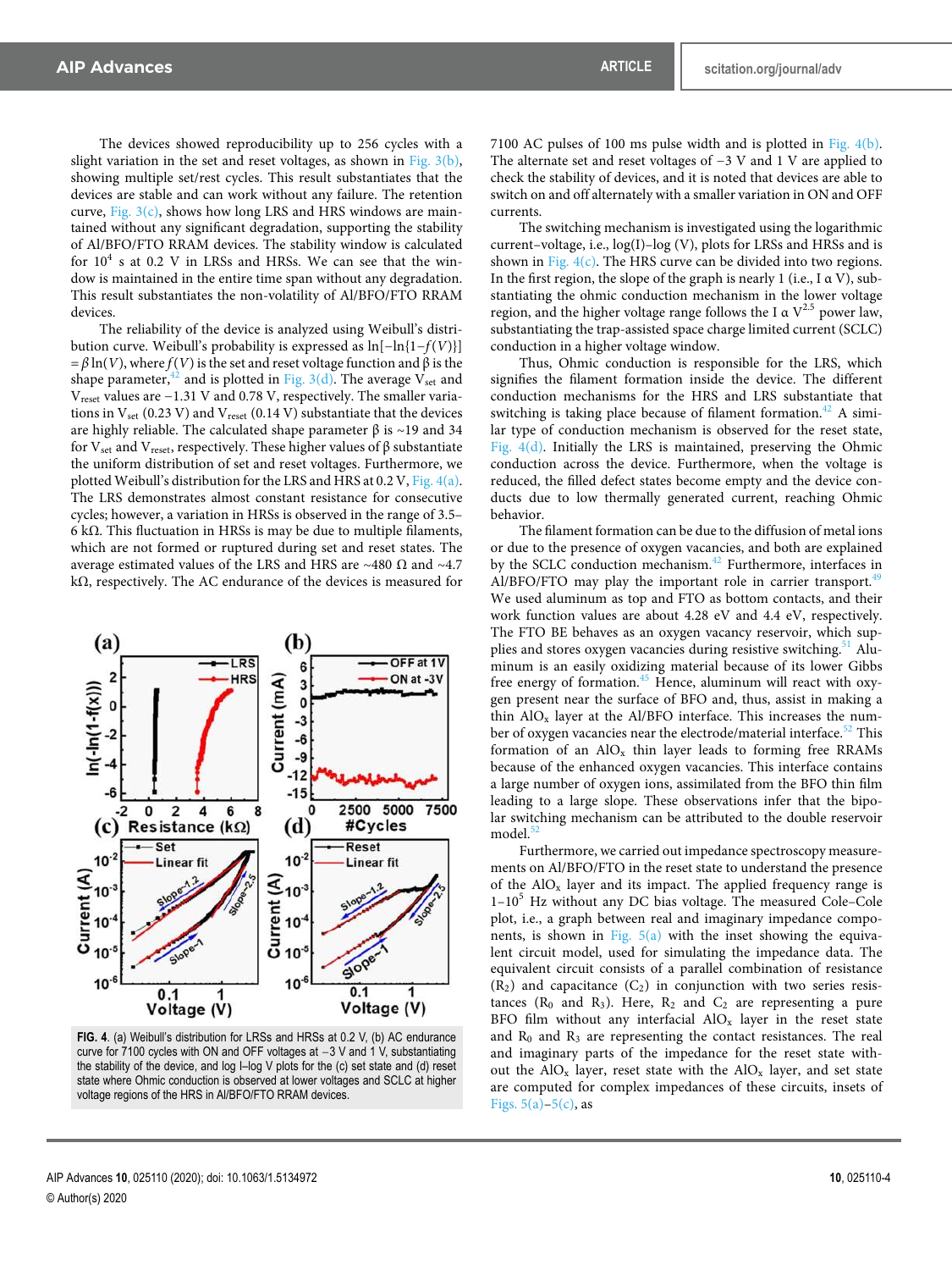

**FIG. 5**. (a) Impedance curve fitting of the HRS without considering the  $AIO<sub>x</sub>$  layer with  $R_2$  and  $C_2$  representing the resistance and capacitance of the pure BFO thin film, respectively, (b) impedance curve fitting of reset with BFO and  $AIO<sub>x</sub>$  layers, (c) impedance curve fitting of set, and (d) schematic of the  $AIO<sub>x</sub>$  assisted filament formation mechanism for set and reset states in Al/BFO/FTO RRAM devices.

$$
Z_{reset\ without\ AIOx} = \left[ \frac{\left\{ (R_0 + R_2 + R_3) + \omega^2 (R_0 R_2^2 C_2^2 + R_2^2 C_2^2 R_3) \right\}}{1 + \omega^2 R_2^2 C_2^2} \right] + j \left[ \frac{-\omega R_2^2 C_2}{1 + \omega^2 R_2^2 C_2^2} \right],
$$
 (1)

$$
Z_{reset\ with\ AIOx} = \left[ \frac{\left\{ (R_0 + R_2 + R_3) + \omega^2 (R_0 R_2^2 C_2^2 + R_2^2 C_2^2 R_3) \right\}}{1 + \omega^2 R_2^2 C_2^2} + j \left[ \frac{-\omega R_2^2 C_2}{1 + \omega^2 R_2^2 C_2^2} \right] + \left[ \frac{R_1}{1 + j^n \omega^n Q R_1} \right],
$$
 (2)

$$
Z_{set} = \left[ \frac{\left\{ (R_1 + R_3) + \omega^2 (R_1^2 C_1^2 R_3) \right\}}{1 + \omega^2 R_1^2 C_1^2} \right] + j \left[ \frac{-\omega R_1^2 C_1}{1 + \omega^2 R_1^2 C_1^2} \right].
$$
 (3)

Here, Z is complex impedance  $Z = Z' + jZ''$ , with  $Z'$  as the real and  $Z''$  as the imaginary impedance components, and  $\omega$  is the angular frequency.

We observed that the fitting is not proper, Fig.  $5(a)$  (solid blue line), substantiating that there is some additional contribution from another layer to the total impedance of the device. Furthermore, after introducing the interfacial layers in an equivalent circuit [the inset of Fig. 5(b)], consisting of an additional circuit element with resistance  $R_1$  and a constant phase element (CPE), the impedance data are matching very well with the simulated (red solid line) impedance data, Fig. 5(b). The lower frequency region is attributed to the interface, and the higher frequency region is attributed to the BFO thin film. It is evident from the equivalent circuit that a parallel combination of resistance ( $R_1 = 1.2$  k $\Omega$ ) and constant phase element (CPE,  $n = 0.7$ ) is essential in series along with a parallel combination

of capacitance (C<sub>2</sub> = 728 pF) and resistance (R<sub>2</sub> = 800  $\Omega$ ) for BFO thin films to fit the measured impedance data. The presence of this additional circuit element is attributed to the presence of a thin  $AIO_x$ layer at the interface of an Al top contact and a BFO thin film. The resistance of the  $AIO<sub>x</sub>$  interface layer is higher than that of the BFO thin film, and the estimated resistivity value is ~4.7 × 10<sup>4</sup> Ω-m for an ∼5 nm thick  $AIO_x$  layer. The estimated value is relatively lower than the resistivity value of pure alumina. This is attributed to the defects present in the  $AIO<sub>x</sub>$  interface layer. Additionally, the resistivity of alumina decreases with increasing temperature and this may be another reason for the observed lower resistivity values as during the set process, the temperature inside the film will be relatively higher because of localized resistive losses.  $R_0$  and  $R_3$  resistances are contact resistances near the  $A1/AlO<sub>x</sub>$  and FTO/BFO interfaces, and a combined value of ~1.7 kΩ is noted. The higher interface resistance near the FTO/BFO interface leads to the high set voltage requirement for oxygen ion exchange at the interface. CPE is a constant phase element, which is a complex element and is a combination of resistance and capacitance. The value of capacitance in the CPE is extracted as  $C = (Q * R^{1-n})^{1/n}$ , where Q is a CPE parameter; the CPE is a pure capacitor when  $n = 1$  and a pure resistor when n = 0. The values of Q and n are independent of the frequency. We noted that  $n = 0.7$  for the CPE, and its presence is attributed to heterogeneity or distributed elements present inside the  $AIO<sub>x</sub>$ layer.

The impedance curve for the set process is shown in Fig.  $5(c)$ , exhibiting a slightly tilted straight line with most of the points accumulated at the bottom. The equivalent circuit for the set process is given in the inset of Fig.  $5(c)$ . This confirms the filament formation inside the device. The equivalent circuit consists of a parallel combination of resistance ( $R_1 = 870 \Omega$ ) and capacitance ( $C_1 = 575 \text{ pF}$ ), attributed to the presence of an  $AIO<sub>x</sub>$  layer. The CPE in the  $AIO<sub>x</sub>$ layer, which was present during the reset state, is now replaced by a pure capacitor in the set state. This capacitor is present because of the formation of filaments from the FTO/BFO interface to  $AIO<sub>x</sub>/BFO$ interface, which is not across the entire  $AIO<sub>x</sub>$  surface. The resistance  $AIO<sub>x</sub>$  layer is lower in the set state with respect to the reset state because of the oxygen ion migration in  $\text{AlO}_\text{x}$  during the set process. The series resistance ( $R_0 = 1.63$  k $\Omega$ ) is the combination of the filament resistance and contact resistances. The capacitance of BFO is replaced by a resistance because of the filament formation. The BFO resistance is ∼250  $\Omega$  in the set state which is smaller with respect to that in the reset state, confirming the filament formation. Thus, we find that the contact resistances are nearly the same, whereas the bulk BFO resistance has changed significantly due to filament based conduction in the reset state.

The schematic diagram of the switching mechanism is shown in Fig. 5(d). The O<sup>2−</sup> migrates from the AlO<sub>x</sub>/BFO interface toward BFO after applying negative bias at the aluminum electrode and fills some oxygen vacancies. In addition, since the number of vacancies is much larger near the  $AIO<sub>x</sub>/BFO$  interface, all the vacancies will not be filled and accumulation of oxygen vacancies will become a part of the electrode.<sup>52,54–56</sup> In addition, the negative bias will push the oxygen ions toward FTO. When oxygen ions move into FTO, oxygen vacancies will be created near the BFO/FTO interface. These generated oxygen vacancies will align from FTO toward the BFO/AlO<sub>x</sub> interface and combine with the oxygen vacancies present near AlOx. This will facilitate the filament formation of oxy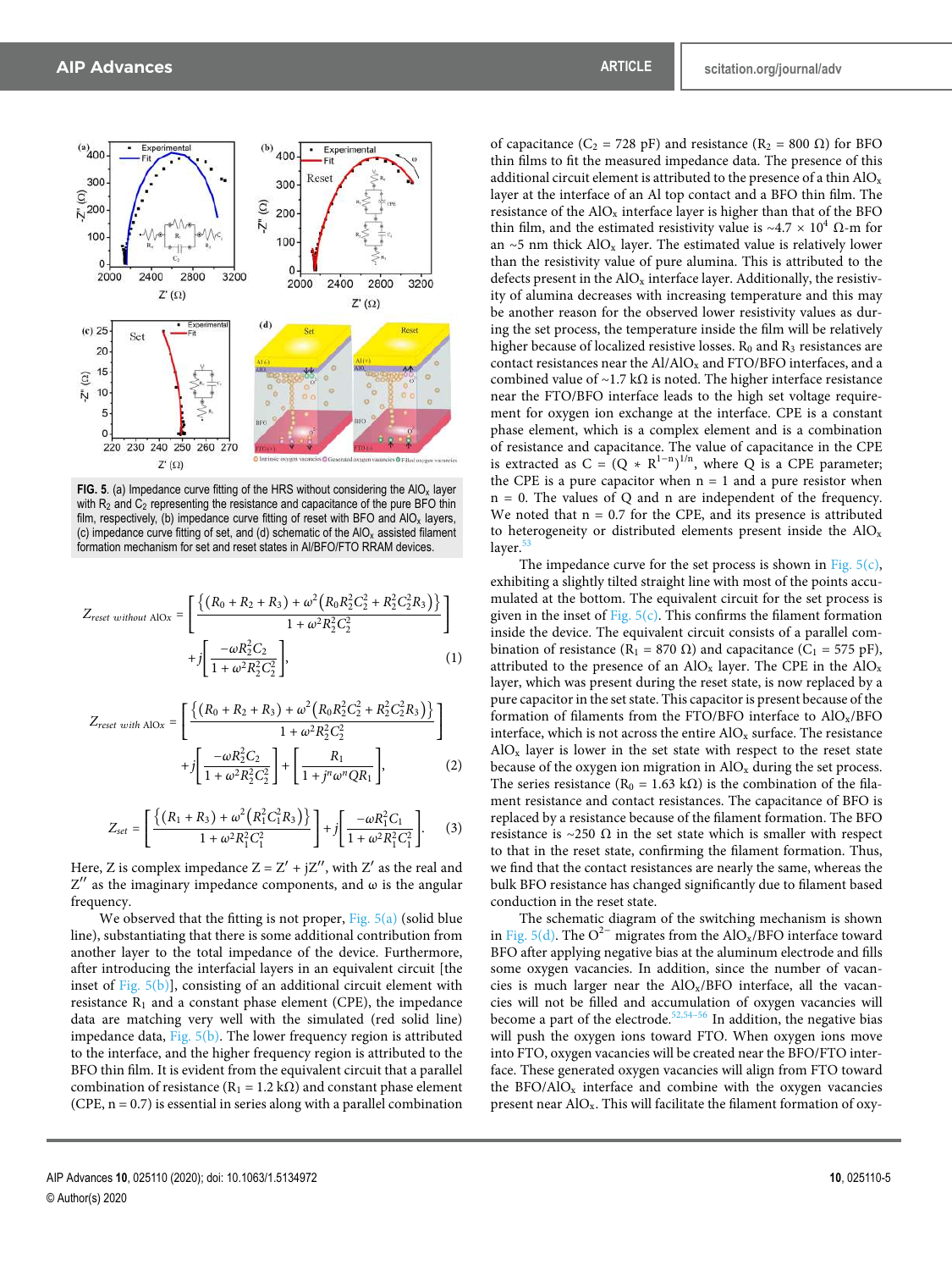**TABLE I.** Switching performance comparison of some recent reports on BFO based RRAMs. HT: Hydrothermal, SP: Solution processing, and PLD: Pulse laser deposition.

| Device      | Deposition<br>method | Retention<br>time(s) | $I_{on}/I_{off}$<br>ratio | $V_{\rm set}/V_{\rm reset}$<br>voltage | Endurance<br>(Cycles) | Switching<br>mechanism                  | References |
|-------------|----------------------|----------------------|---------------------------|----------------------------------------|-----------------------|-----------------------------------------|------------|
| Au/BFO/SRO  | PLD.                 | 10 <sup>4</sup>      | 30                        |                                        | 300                   | Oxygen vacancy migration                | 34         |
| Pt/BFO/Pt   | Sputtering           | 3000                 | $10^4$                    | $1.5/-3.5$                             | NA                    | Oxygen vacancy migration                | 10         |
| Pt/BFO/NSTO | HТ                   | 2000                 | NA                        | $2/-3$                                 | 200                   | Carrier trapping-detrapping             | 55         |
| Au/BFO/Pt   | PLD.                 | 10 <sup>5</sup>      | 50                        |                                        | 10 <sup>4</sup>       | Schottky barrier                        | 56         |
| Ag/BFO/FTO  | SP                   | $10^{4}$             | 450                       | $1.1/-1.5$                             | 10 <sup>3</sup>       | Metal ion filament                      | 42         |
| Au/BFO/Pt   | PLD.                 | 10 <sup>5</sup>      | 100                       | $-8/8$                                 | $3 \times 10^4$       | Carrier trapping-detrapping             | 35         |
| Al/BFO/FTO  | <b>SP</b>            | 10 <sup>4</sup>      | $\sim$ 70                 | $-1.3/0.8$                             | 7100                  | $AIOx$ assisted oxygen vacancy filament | This work  |

gen vacancies, resulting in a conducting path, and the device will switch from the HRS to LRS, bringing it to the set state. The migration of oxygen ions into FTO will require higher voltages, and that is why, a higher set voltage is observed in such devices.<sup>5</sup>

Furthermore, oxygen ions can be pushed into  $AIO<sub>x</sub>$  by applying positive voltage at the top electrode. This will generate the oxygen vacancies near the  $AIO<sub>x</sub>$  region but also push oxygen ions from FTO toward aluminum simultaneously. Few oxygen ions will fill the vacancies of the conducting path near FTO and hence will lead to the rupturing of the oxygen vacancy filament. This will bring the device to the reset state. The reset voltage is low because the oxygen ions near the FTO need a smaller amount of energy to fill the vacancies at the FTO/BFO interface. $52$  A comparison of our work with other BFO based RRAM work is presented in Table I.

## **CONCLUSION**

We report on solution processed Al/BFO/FTO based RRAM devices. These devices showed decent reproducibility and reliability for more than 250 cycles. The results substantiate one order for  $I_{on}/I_{off}$ , and the set and reset voltages are  $\sim -1.3$  V and 0.8 V, respectively. The non-volatile nature of the device is confirmed by measuring retention for  $10^4$  s. The endurance robustness for 7100 cycles substantiates the stability of the devices. The SCLC and ohmic conduction mechanisms substantiate the formation and rupture of the filament in these RRAM devices. Furthermore, impedance analysis provided evidence of the presence of the  $AIO<sub>x</sub>$  layer at the Al/BFO interface, and the switching mechanism is attributed to oxygen filament formation assisted by this  $AIO<sub>x</sub>$  layer present at the metal–insulator interface.

#### ACKNOWLEDGMENTS

Ambesh Dixit acknowledges the financial assistance from the Department of Science and Technology, Government of India through Project No. INT/Mexico/P-20/2016 for this work.

# REFERENCES

<sup>1</sup>T. C. Chang, K. C. Chang, T. M. Tsai, T. J. Chu, and S. M. Sze, Mater. Today **19**, 254 (2016).

<sup>2</sup>K.-C. Chang, T.-C. Chang, T.-M. Tsai, R. Zhang, Y.-C. Hung, Y.-E. Syu, Y.-F. Chang, M.-C. Chen, T.-J. Chu, H.-L. Chen, C.-H. Pan, C.-C. Shih, J.-C. Zheng, and S. M. Sze, Nanoscale Res. Lett. **10**, 120 (2015).

<sup>3</sup>Y. T. Li, S. B. Long, Q. Liu, H. B. Lü, S. Liu, and M. Liu, Chin. Sci. Bull. **56**, 3072  $(2011)$ 

4 J.-G. Zhu, Y. Zheng, and G. A. Prinz, J. Appl. Phys. **87**, 6668 (2000).

<sup>5</sup>A. Ney, C. Pampuch, R. Koch, and K. H. Ploog, Nature **425**, 485 (2003).

6 S. Raoux, A. K. König, H. Y. Cheng, D. Garbin, R. W. Cheek, J. L. Jordan-Sweet, and M. Wuttig, Phys. Status Solidi B **249**, 1999 (2012).

<sup>7</sup>A. Gyanathan and Y.-C. Yeo, J. Appl. Phys. **112**, 104504 (2012).

<sup>8</sup>H. Ishiwara, Curr. Appl. Phys. **12**, 603 (2012).

<sup>9</sup>T. Kojima, T. Sakai, T. Watanabe, H. Funakubo, K. Saito, and M. Osada, Appl. Phys. Lett. **80**, 2746 (2002).

<sup>10</sup>R. K. Katiyar, Y. Sharma, D. G. Barrionuevo Diestra, P. Misra, S. Kooriyattil, S. P. Pavunny, G. Morell, B. R. Weiner, J. F. Scott, and R. S. Katiyar, AIP Adv. **5**, 037109 (2015).

<sup>11</sup>L. Liu, S. Zhang, Y. Luo, G. Yuan, J. Liu, J. Yin, and Z. Liu, J. Appl. Phys. **111**, 104103 (2012).

<sup>12</sup>H.-Y. Chen, S. Brivio, C.-C. Chang, J. Frascaroli, T.-H. Hou, B. Hudec, M. Liu, H. Lv, G. Molas, J. Sohn, S. Spiga, V. M. Teja, E. Vianello, and H.-S. P. Wong, J. Electroceram. **39**, 21 (2017).

<sup>13</sup>T. Shi, R. Yang, and X. Guo, Solid State Ionics **296**, 114 (2016).

<sup>14</sup>M. Li, F. Zhuge, X. Zhu, K. Yin, J. Wang, Y. Liu, C. He, B. Chen, and R.-W. Li, Nanotechnology **21**, 425202 (2010).

<sup>15</sup>X. Zhu, F. Zhuge, M. Li, K. Yin, Y. Liu, Z. Zuo, B. Chen, and R.-W. Li, J. Phys. D: Appl. Phys. **44**, 415104 (2011).

<sup>16</sup>X. Zou, H. G. Ong, L. You, W. Chen, H. Ding, H. Funakubo, L. Chen, and J. Wang, AIP Adv. **2**, 032166 (2012).

<sup>17</sup>A. Q. Jiang, C. Wang, K. J. Jin, X. B. Liu, J. F. Scott, C. S. Hwang, T. A. Tang, H. Bin Lu, and G. Z. Yang, Adv. Mater. **23**, 1277 (2011).

<sup>18</sup>R. Waser and M. Aono, Nat. Mater. **6**, 833 (2007).

<sup>19</sup>J. J. Yang, D. B. Strukov, and D. R. Stewart, Nat. Nanotechnol. **8**, 13 (2013).

<sup>20</sup>U. Celano, *Metrology and Physical Mechanisms in New Generation Ionic Devices* (Springer International Publishing, Cham, 2016).

<sup>21</sup>D. Ielmini, F. Nardi, and C. Cagli, Nanotechnology **22**, 254022 (2011).

<sup>22</sup>J. Zhou, F. Cai, Q. Wang, B. Chen, S. Gaba, and W. D. Lu, IEEE Electron Device Lett. **37**, 404 (2016).

<sup>23</sup>D. S. Jeong, H. Schroeder, U. Breuer, and R. Waser, J. Appl. Phys. **104**, 123716 (2008).

<sup>24</sup>L. Zhao, S. Clima, B. Magyari-Köpe, M. Jurczak, and Y. Nishi, Appl. Phys. Lett. **107**, 013504 (2015).

<sup>25</sup>C. H. Nieh, M. L. Lu, T. M. Weng, and Y. F. Chen, Appl. Phys. Lett. **104**, 213501 (2014).

<sup>26</sup>X. Cao, X. Li, X. Gao, X. Liu, C. Yang, R. Yang, and P. Jin, J. Phys. D: Appl. Phys. **44**, 255104 (2011).

<sup>27</sup>S.-Y. Wang, D.-Y. Lee, T.-Y. Huang, J.-W. Wu, and T.-Y. Tseng, Nanotechnology **21**, 495201 (2010).

<sup>28</sup>L. D. V. Sangani, C. R. Kumar, and M. G. Krishna, J. Electron. Mater. **45**, 322 (2016).